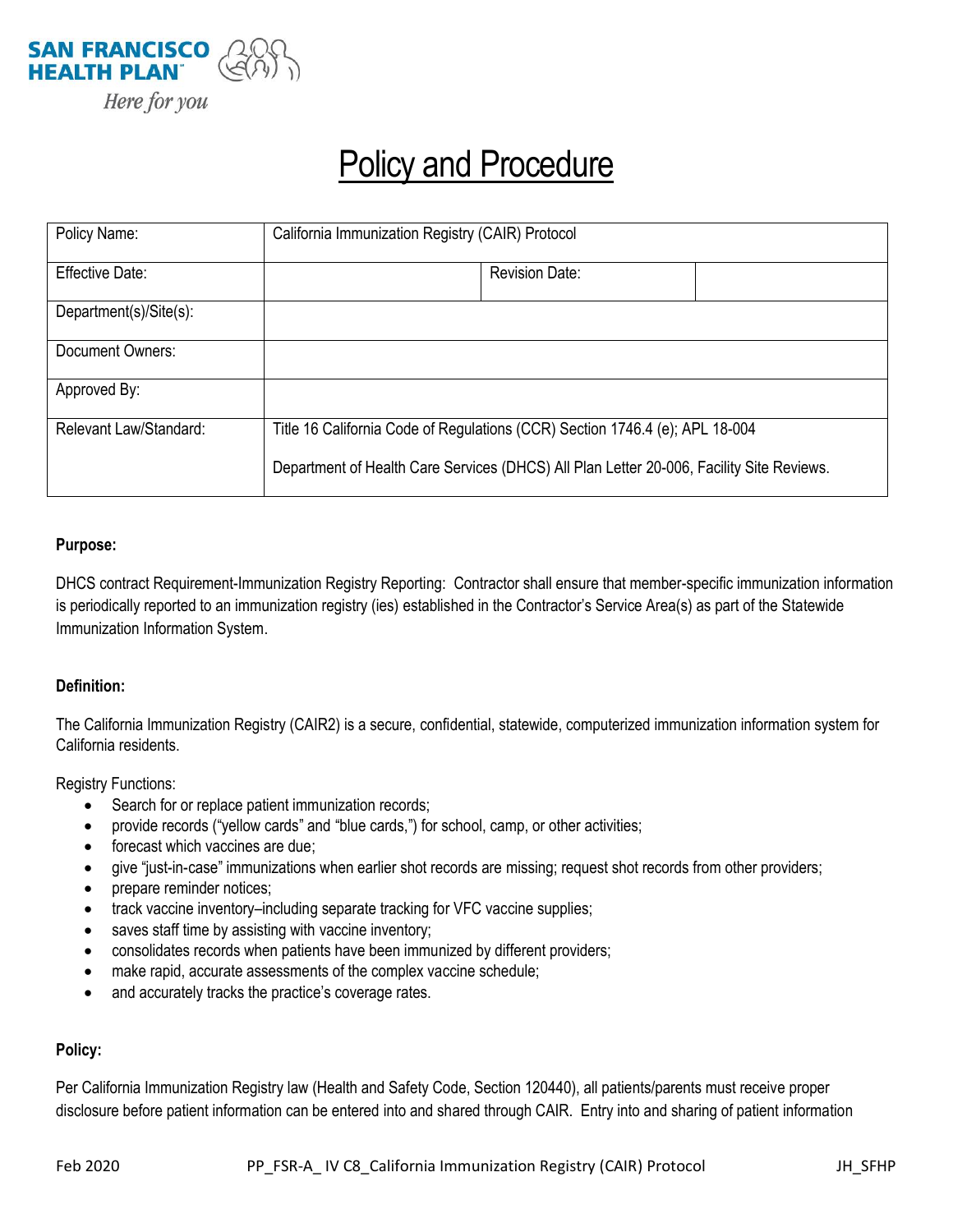through CAIR is understood to include any and all vaccine doses or Tb test results received by the patient, regardless of when those doses or Tb tests occurred relative to the date of disclosure.

- 1. Patient/parents also have the right to decline to have their information in CAIR shared with other participating Organizations.
- 2. Organizations must use the CAIR Immunization Registry Notice to Patients and Parents ('CAIR Notice', English) (or equivalent language subject to CAIR approval) for disclosure. Translations of the 'CAIR Notice' into other languages are available on the CAIR Forms page.
- 3. Organizations must give a paper or laminated copy of the CAIR Notice to each patient/parent whose information will be entered into CAIR to read (patients/parents only need to be disclosed once).
- 4. A CAIR Notice in the patient's/parent's preferred language should be provided. The CAIR Notice is available in multiple languages on the CAIR Forms page at:<http://cairweb.org/cair-forms/>
- 5. If the patient is under the age of 18, the CAIR Notice must be given to the parent or guardian of that child.
- 6. A paper copy of the CAIR Notice must be given to the patient/parent to keep if requested.
- 7. Disclosure must take place prior to creating the patient's record in CAIR.
- 8. As an alternative to giving each patient/parent a copy of the CAIR Notice to read, the Organization may post CAIR Notice posters in their office waiting rooms, visible to all patients whose information may be entered into CAIR. Both English and Spanish versions of the poster must be posted. The posters should also be posted in other areas (e.g., exam rooms) to maximize the opportunity for patients/parents to read the information. The Organization must also give a paper copy of the CAIR Notice to patients/parents to keep if requested. CAIR Notice posters are available from your Local CAIR Representative.
- 9. The Organization should ensure that the patient/parent understands the information contained in the CAIR Notice and has the opportunity to ask questions if he/she is unclear about it.
- 10. Once disclosure has been performed, this must be documented in CAIR by selecting "Yes" to the question: "Has patient been disclosed (IZ/TB)?" on the CAIR Add New Patient when creating the record in CAIR screen in the patient record in CAIR. This will also default the "Has patient agreed to share?" field to "Yes". See the Sharing Policy below for further information. Organizations providing patient immunization data to CAIR through electronic data exchange should review the CAIR HL7 Data Exchange Specifications documents on the 5 Steps to Data Exchange page for instructions on incorporating disclosure and sharing information into immunization messages.
- 11. CAIR also receives public birth certificate records. Both the Disclosure and Share fields are automatically set to "No" in CAIR. These records cannot be opened until disclosure has been performed with the parent. Follow the on-screen instructions in CAIR for conducting disclosure and setting the Share filed for these records.

## **Procedure:**

Organizations must give a paper or laminated copy of the CAIR Notice to each patient/parent whose information will be entered into CAIR to read (patients/parents only need to be disclosed once).

A CAIR Notice in the patient's/parent's preferred language should be provided. The CAIR Notice is available in multiple languages on the **[CAIR Forms](http://cairweb.org/cair-forms/)** page at: http;//cairweb.org/forms/

A reasonable mechanism must be established for patients/parents to ask questions and/or decline sharing. This should be documented in the member's medical record. Patients/parents should be referred to the CAIR Help Desk (phone: 800-578-7889, email: **[CAIRHelpDesk@cdph.ca.gov](mailto:CAIRHelpDesk@cdph.ca.gov)**) if they have questions or concerns.

## **Alert:**

Browser Issues: You may need to change settings or install a newer version of your browser if you are blocked from CAIR2. Information may not be displayed correctly on older versions of Firefox. Please update your browser to the latest version of Firefox to ensure all CAIR data is displayed correctly. There may be problems entering historical doses in the Chrome web browser. Try using Firefox or Internet Explorer instead.